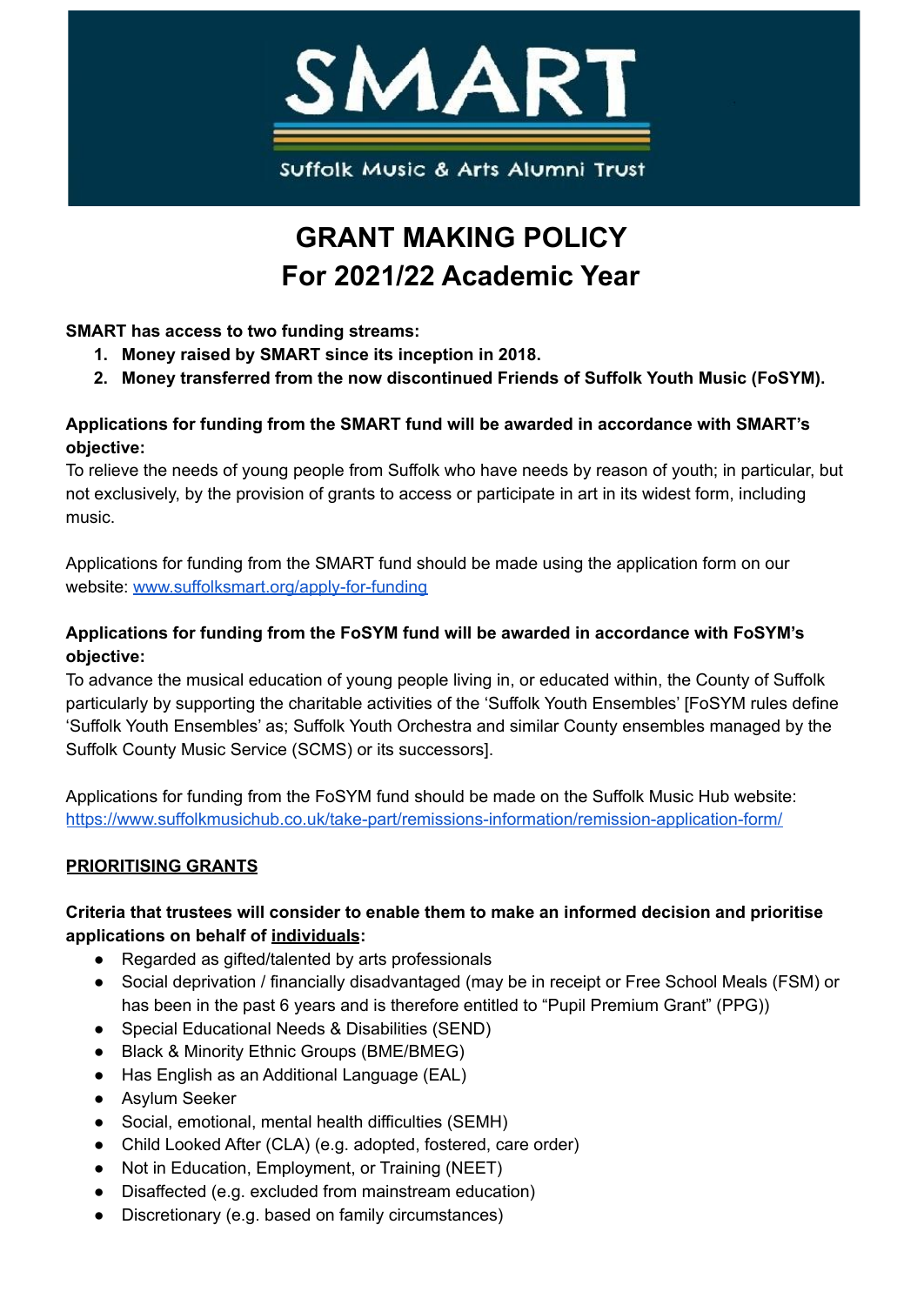## **Criteria that trustees will consider to enable them to make an informed decision and prioritise applications from organisations:**

- A proportion of the grant funding will be used to support young people from the categories listed above.
- High quality arts provision will be guaranteed.
- Whether or not the organisation can contribute funding.
- The potential impact and sustainability of the project.

Please note that SMART is unable to offer grants to organisations for the 2021/22 academic year.

#### **FREQUENTLY ASKED QUESTIONS**

#### **A. What are the grants for?**

- a. Access to and participation in music and other arts education.
- b. Travel and other associated costs of auditions and interviews.
- c. The costs of accessing specialist or tertiary education.
- d. Access to national or international music and other arts opportunities.
- e. Access to equipment needed for arts education and participation.
- f. Access to music or other arts therapeutic services.
- g. Educational organisations to support their work in advancing music and other arts education.

#### **B. What criteria must be met in order to qualify for support?**

- a. Young people must be living in Suffolk (and/or be educated in Suffolk for FoSYM funds) or have lived in Suffolk immediately prior to moving into specialist or tertiary education.
- b. Young people must be aged 25 or under.
- c. Organisations must be advancing the education of young people of or from Suffolk.
- d. A range of additional factors will be considered by trustees when selecting beneficiaries which are listed on the Grant Application form.
- e. Organisations/individuals will be expected to be explicit in what funds their application is for and grants will be made for this purpose only.

#### **C. How and when are decisions made?**

- a. The Grants Officer will anonymise all grant applications before they are reviewed by the grants sub-committee. The Grants Officer will take no part in grant-making decisions or awards.
- b. There are no deadlines for submission; we accept grant applications on a rolling basis. SMART will endeavour to give you a decision within a month of receiving your application.
- c. Where a majority decision cannot be made, the chair of the sub-committee will have a second or casting vote.

#### **D. How do I apply?**

- a. An application form for individual applications from SMART is available on the SMART website. An application form for individual applications from FoSYM is available on the Suffolk Music Hub website. Links to these websites are above.
- b. An application form for organisation applications is available on the SMART website.
- c. Only completed application forms will be considered. We are unable to accept requests for grants through other means of communication.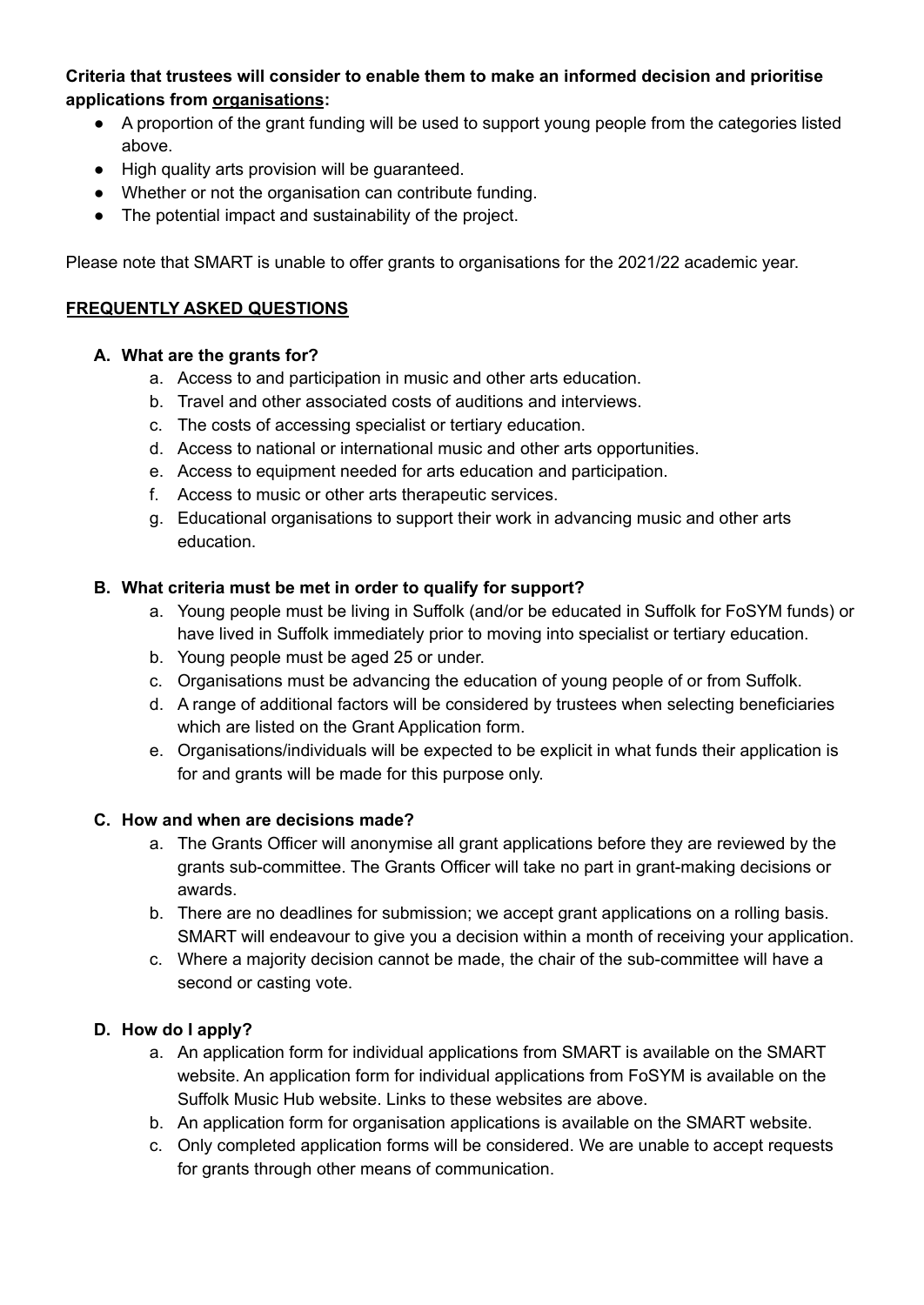## **E. Is there a minimum or maximum grant I can apply for?**

- a. There is no minimum or maximum grant you can apply for, but the trustees have set a cap on the amount that the charity can award in any one year. This may change in the future, depending upon the success of fundraising initiatives.
- b. The following caps apply for 2021/22:
	- i. FoSYM funds £5,000
	- ii. SMART funds for individuals £1,000
	- iii. SMART funds for organisations £0

# **F. Can I apply more than once? Can I apply for continual funding?**

- a. If you are unsuccessful in applying, you may submit another application. However, it is expected that significant changes to the application will be made.
- b. If you are successful in applying, you may submit another application. However, the charity hopes to provide grants to many individuals and organisations so you may not be successful with subsequent applications.

#### **G. If I am successful, how do I access the funds?**

- a. Each individual will need to provide a referee from a recognised organisation, e.g. a school, where possible funds will be paid to the organisation, who will then in turn pay for the activity the grant has been awarded for. Alternatively, the funds can be paid directly to the service provider of the activity the grant has been awarded for.
- b. In some cases, this may not be possible, and the trustees will need to decide on the best way to issue funds on a case-by-case basis, to ensure that they are spent for the agreed purpose on a case-by-case basis.

## **H. Where do I find information about applying for a grant?**

- a. SMART website
- b. SMART social media sites
- c. Publicity to music and other arts education organisations
- d. Publicity to schools and colleges

#### **I. How do you know what I have spent my funding on?**

- a. Recipients and/or their organisations will be required to provide proof of expenditure, e.g. receipts, invoices for goods and services, etc. A timescale will be agreed for this evidence. If a recipient/organisation fails to provide evidence within the given timescale, then the trustees reserve the right to withhold further funding and/or not agree to any further requests for funding.
- b. Depending on the amount of funding provided, SMART may require a report on how the funds were spent and progress/outcomes for that individual/organisation. This will help trustees see where SMART's money is having the most effect, identify what improvements could be made to our selection processes, and to help inform future funding decisions/areas of focus.